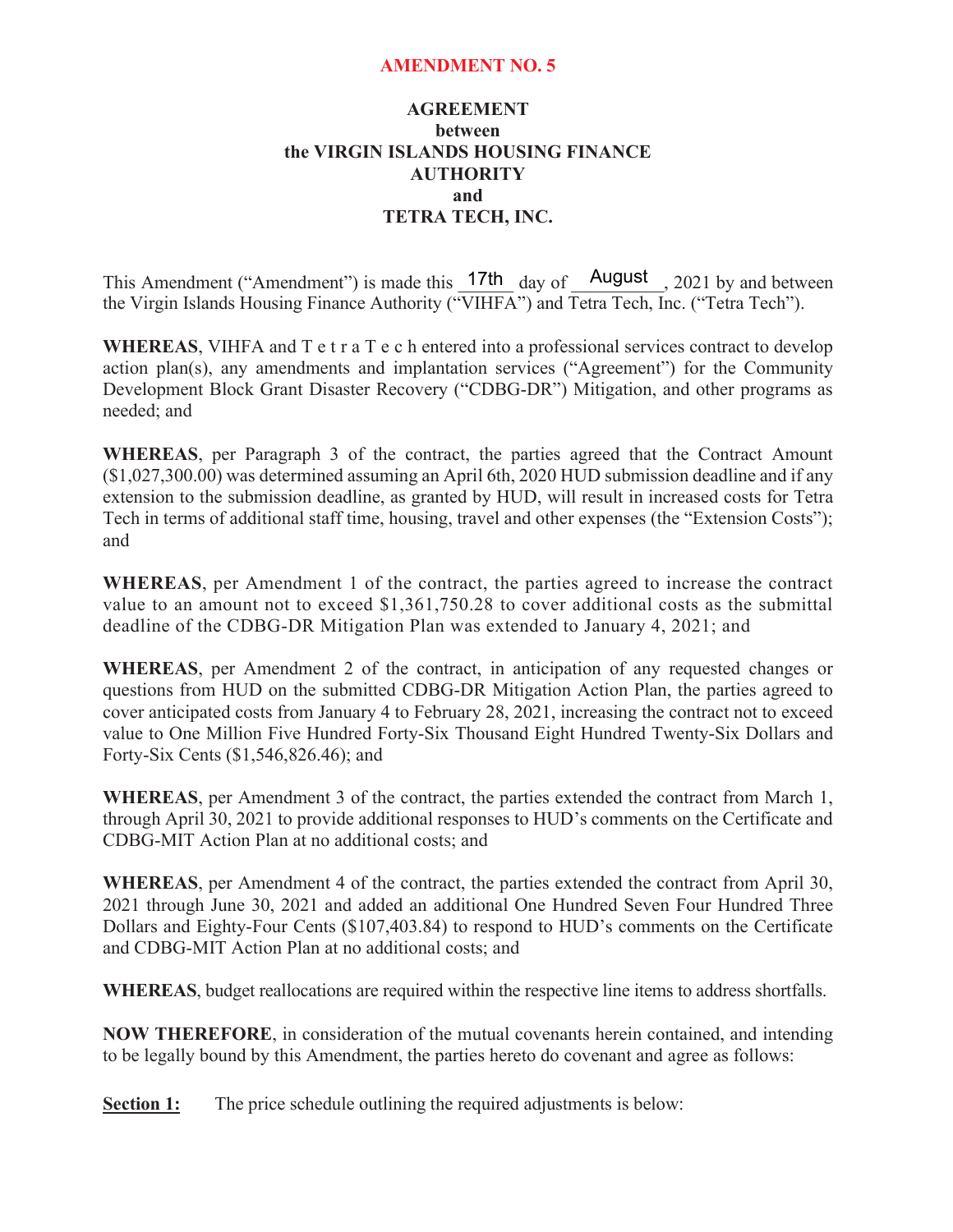Professional Services Contract between VIHFA and Tetra Tech, Inc. Amendment No. 5 Page | 2

| <b>Budget Lines</b>                  | <b>Amount</b>  |  |
|--------------------------------------|----------------|--|
| Principal-In Charge                  |                |  |
| <b>Project Manager</b>               |                |  |
| <b>Hazard Mitigation Planner</b>     |                |  |
| Engineer                             |                |  |
| Data Analyst                         |                |  |
| <b>GIS Analyst</b>                   |                |  |
| <b>Planning &amp; Policy Support</b> |                |  |
| <b>SME Electrical Grid</b>           |                |  |
| <b>Other Personnel</b>               |                |  |
| Travel                               |                |  |
| (Travel Care rental)                 |                |  |
| Housing (Weekly Lump<br>Sum)         |                |  |
| Per Diem                             |                |  |
| Office Space & Utilities             |                |  |
| (Monthly Lump Sum)                   |                |  |
| <b>Other Necessary Costs</b>         |                |  |
| <b>Total</b>                         | \$1,654,230.30 |  |

**Section 2:** All other requirements and provisions of the Agreement between the VIHFA and T e t r a T e c h (Contract No.: 2020-CDBG-DR-001), dated the  $13<sup>th</sup>$  of December 2019, including all Amendments to date shall remain in full force and effect.